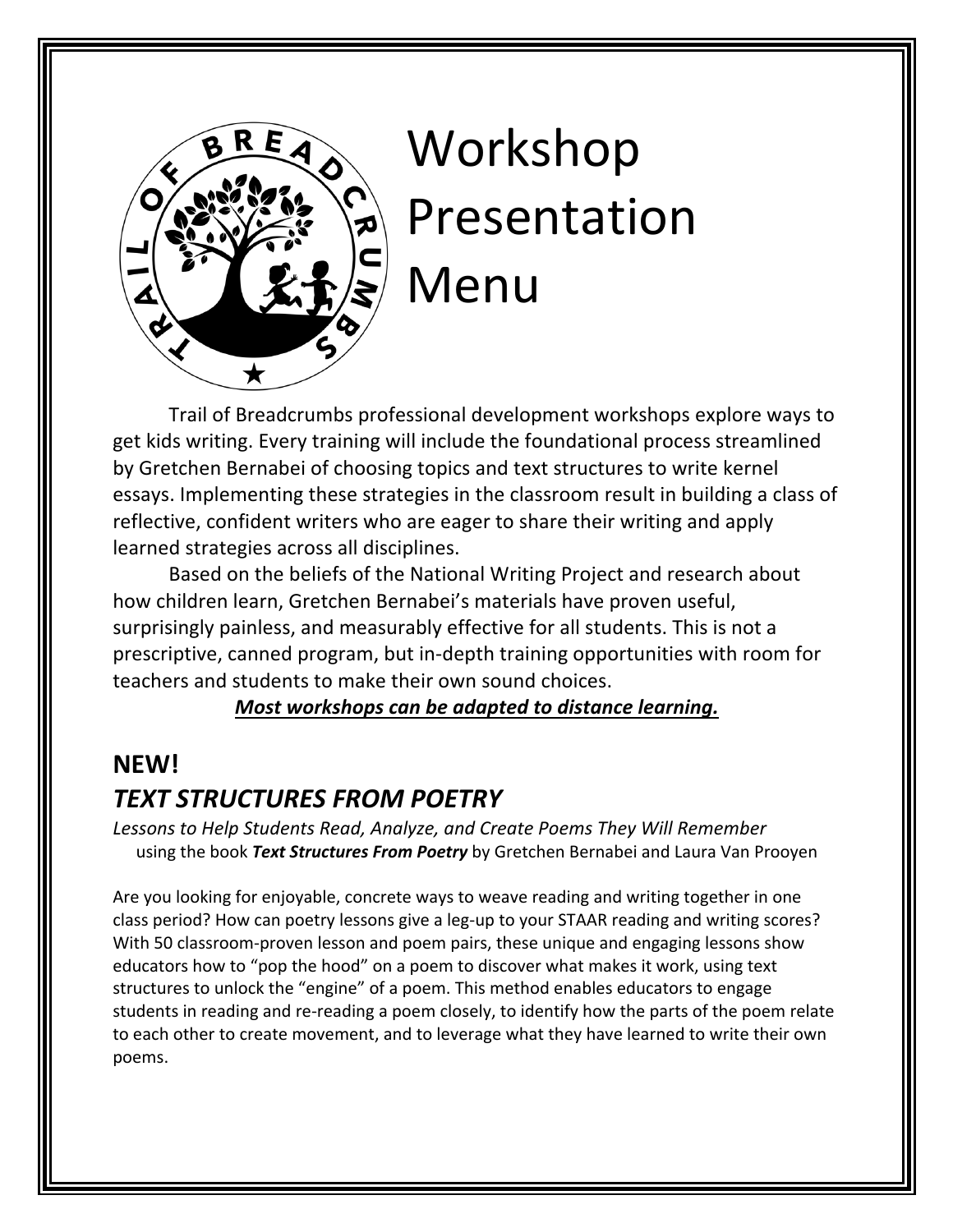Each of the 50 lessons includes a mentor poem, a diagram that illustrates the text structure of the poem, and examples of student poems. Easy-to-use instructional resources include:

- Teaching notes for unlocking the text structure of a poem and the engine that makes it work
- Tips for exploring rhyme scheme, meter, and fixed forms
- Instructional sequences that vary the ways students can read and write poems and other prose forms
- Ideas for revising and publishing student poems
- A "Meet the Contemporary Authors" section that includes fascinating messages from the contemporary poets and videos of them reading their poems

Teach your students to learn about poetry using the magic of poems themselves, and lead the way to a rewarding love of poetry for teachers and students alike.

#### **NEW!**

#### *<i>iANDALE YA! LET'S GO!* by Maureen Uclés 2-day session

 using *¡ANDALE YA! LET'S GO!* 2-volume 27-week Curriculum Guide by Maureen Uclés, written in English and Spanish for a dual language/bilingual classroom.

 Year-long Grammar, Spelling and Composition For the Dual Language or ELL Classroom

*Applicationes prácticas para la instructión d la grammática,* 

*ortografia y composición en el aula bilingϋe de cuarto grado*

Aligned with the most recent state standards, *¡Andale Ya! Let's Go!* is a complete curriculum guide for a bilingual Spanish writing classroom. Based on the work of Gretchen Bernabei, the author, Maureen Uclés, wrote this program for her own bilingual classroom.

**Even though this guide was designed for the 4th grade classroom,** *¡Andale Ya!* **can be easily adjusted to use in grades 3 through 8.**

- gives an overview of what needs to be taught
- broken down into week-long lessons and student practice pages
- includes daily Spanish and English grammar, spelling, and composition for 27 weeks
- also prepares students to take Spanish or English Writing standardized tests

# **NEW!**

#### **LET'S GO NOW!** by Maureen Uclés 1 or 2-day session

 using *LET'S GO NOW!* 2-volume 27-week Curriculum Guide by Maureen Uclés, written in English ONLY for a dual language/bilingual classroom.

Year-long Grammar, Spelling and Composition For the

#### Dual Language or ELL Classroom

The same material in English as the set above, *LET'S GO NOW!* **was written for the 4th grade classroom, but can be easily adjusted to use in grades 3 through 8.**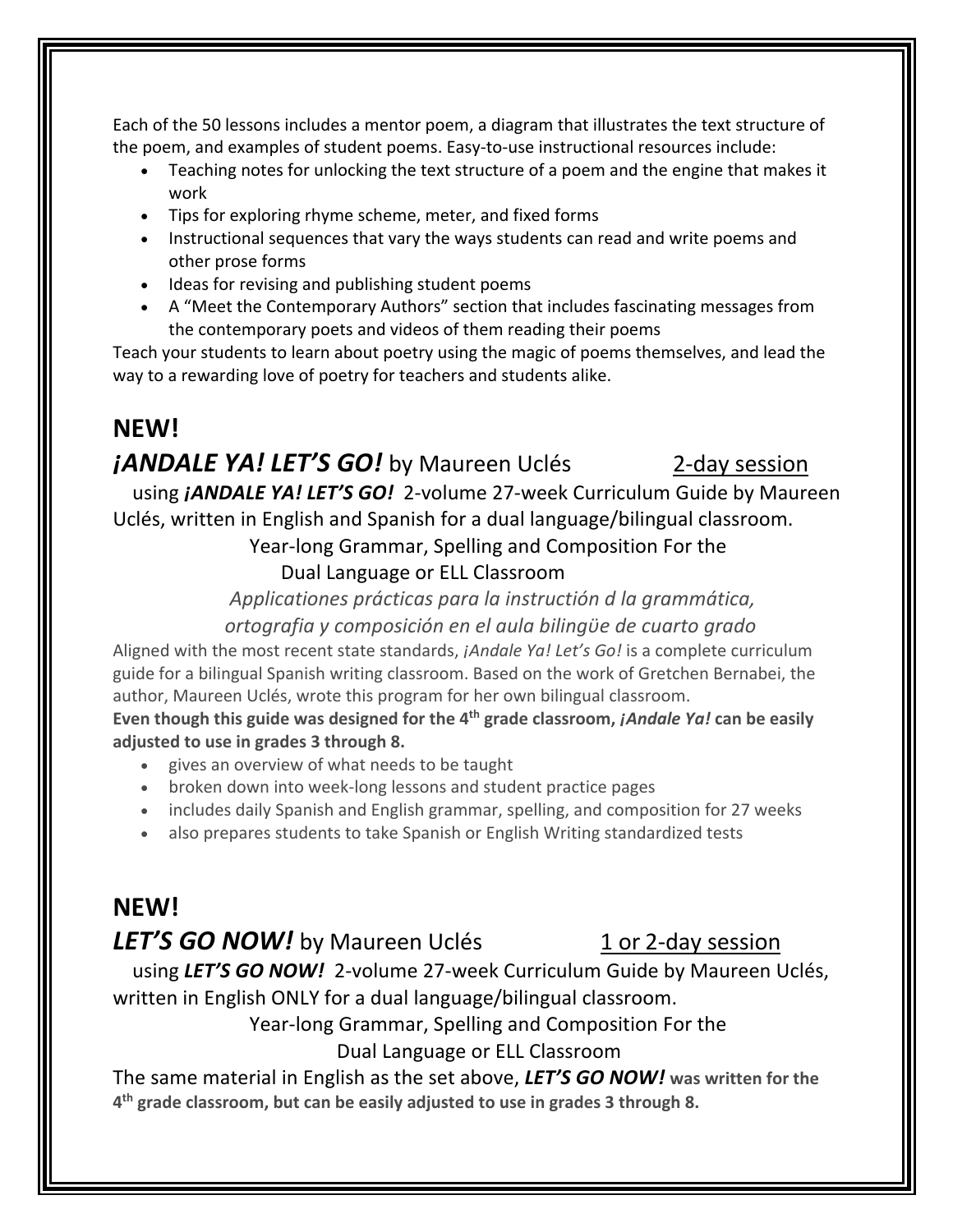Aligned with the most recent state standards, *Let's Go Now!* is a complete curriculum guide for bilingual Spanish writing classrooms. Based on the work of Gretchen Bernabei, the author, Maureen Uclés, wrote this program for her own bilingual classroom.

**Even though this guide is designed for the 4th grade classroom,** *Let's Go Now!* **can be easily adjusted to use in grades 3 through 8.**

- gives an overview of what needs to be taught
- broken down into week-long lessons and student practice pages
- includes daily Spanish and English grammar, spelling, and composition for 27 weeks
- also prepares students to take Spanish or English Writing standardized tests

# *¡Ándale ya!* **with Nursery Rhymes or Rimas tradicionales Companion Workshop**<br>For our earliest writers in grades PK-3, Maureen Uclés has developed an exciting and

entertaining workshop. Based on the popular Trail of Breadcrumbs nursery rhymes book*,*  Maureen has adapted some English nursery rhymes into Spanish and has included traditional Spanish nursery rhymes as well. Using quick lists, text structures, and kernel essays, you will learn how to guide young writers into telling, drawing, and eventually writing a piece with structure and voice. Grammar and spelling lessons are included in both English and Spanish.

# *BARRY LANE'S WRITING JOYFEST*

*How to fill your writing class with entertainment, kindness, and sure-fire writing strategies*

Do you groan about teaching writing? If so, this inspiring, motivational workshop is for you. Through song, dance, and writing lessons, author Barry Lane shares how to create a joyful writing workshop in any classroom.

**This workshop can be adapted to teachers of all grade levels and content areas. No book purchase is necessary**.

Learn:

- How to create a class where students beg to write
- Playful ways to use poetry to teach revision and content comprehension
- Organic ways to teach students how to write with more depth
- How to master the art of Wacky We-Search (humorous informational writing)
- How to create a safe climate of mutual support through conferencing
- Using kinesthetic strategies to teach writing and creativity
- Creating a question culture where engagement drives learning
- Simple ways to grow ideas using snapshots, thoughtshots and dialogue
- Perfect activities to create Writing Camps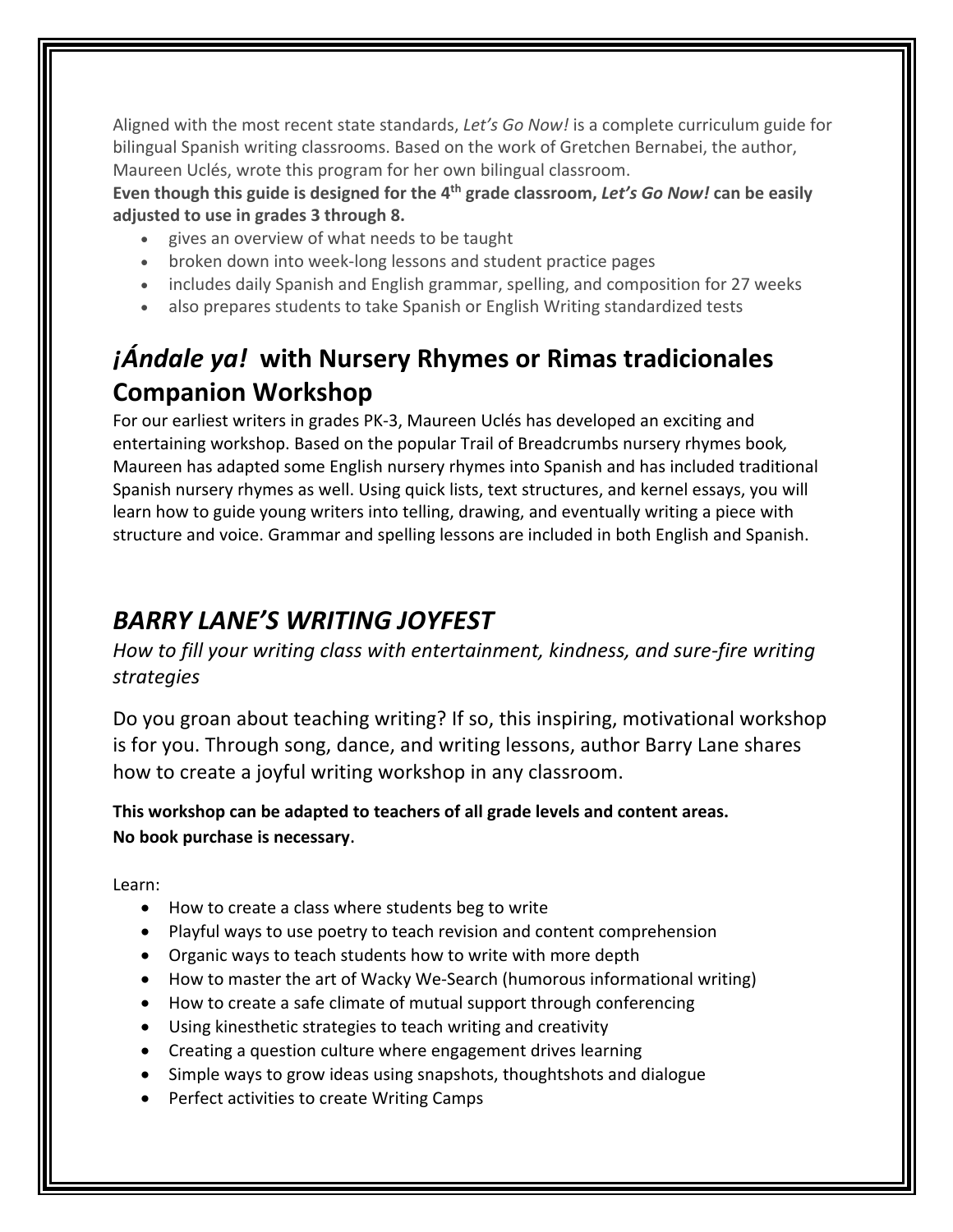# *TEXT STRUCTURES FROM FAIRY TALES*

*Truisms That Help Students Write About Abstract Concepts and Live Happily Ever After* using the book *Text Structures From Fairy Tales* by Gretchen Bernabei and Judi Reimer

Centered on classic fairy tales and designed for students grades 4-12, each lesson contains a fairy tale with a writing prompt accompanied by a planning framework. Students write a truism, select or create a text structure, and write a kernel essay based on an abstract concept. Students move from depending on teacher guidance to becoming self-regulated analytical writers.

- In-depth use of truisms, text structures, and kernel essays for scaffolding
- Strategies for students to expand ideas into detailed, rich essays with abstract concepts
- Ways for students to create and customize text structures for individual student needs
- Adapt each fairy tale lesson for reading, for writing, or for both
- Teacher- and student-friendly layout, built-in flexibility, and an abundance of additional resources
- Ideal lessons for effective test preparation

# *FUN-SIZE ACADEMIC WRITING FOR SERIOUS LEARNING*

*101 Lessons & Mentor Texts--Narrative, Opinion/Argument, & Informative/Explanatory* using the book *Fun-Size Academic Writing* by Gretchen Bernabei and Judi Reimer

Sometimes a student's best teacher is another student. Using student mentor texts, students try out author's craft in their own writing. Deepening understanding, they will also learn to read as writers and write for readers.

- Text Structures and Kernel Essays
- Building a Writer's Toolbox with Icons
- Color-it-up
- Pitchforking
- Responding to Literature
- Fun-Size Alignment Documents

# *TEXT STRUCTURES FROM NURSERY RHYMES*

*Reading and Writing with Rhythm and Rhyme* 

 using the book *Text Structures From Nursery Rhymes* by Gretchen Bernabei, Jayne Hover, and Kayla Shook

Presenting ground-breaking strategies for early learners in grades Prekindergarten-3rd, this book will use nursery rhymes to introduce structure and organization to the youngest of writers. Get real composing into the primary classroom!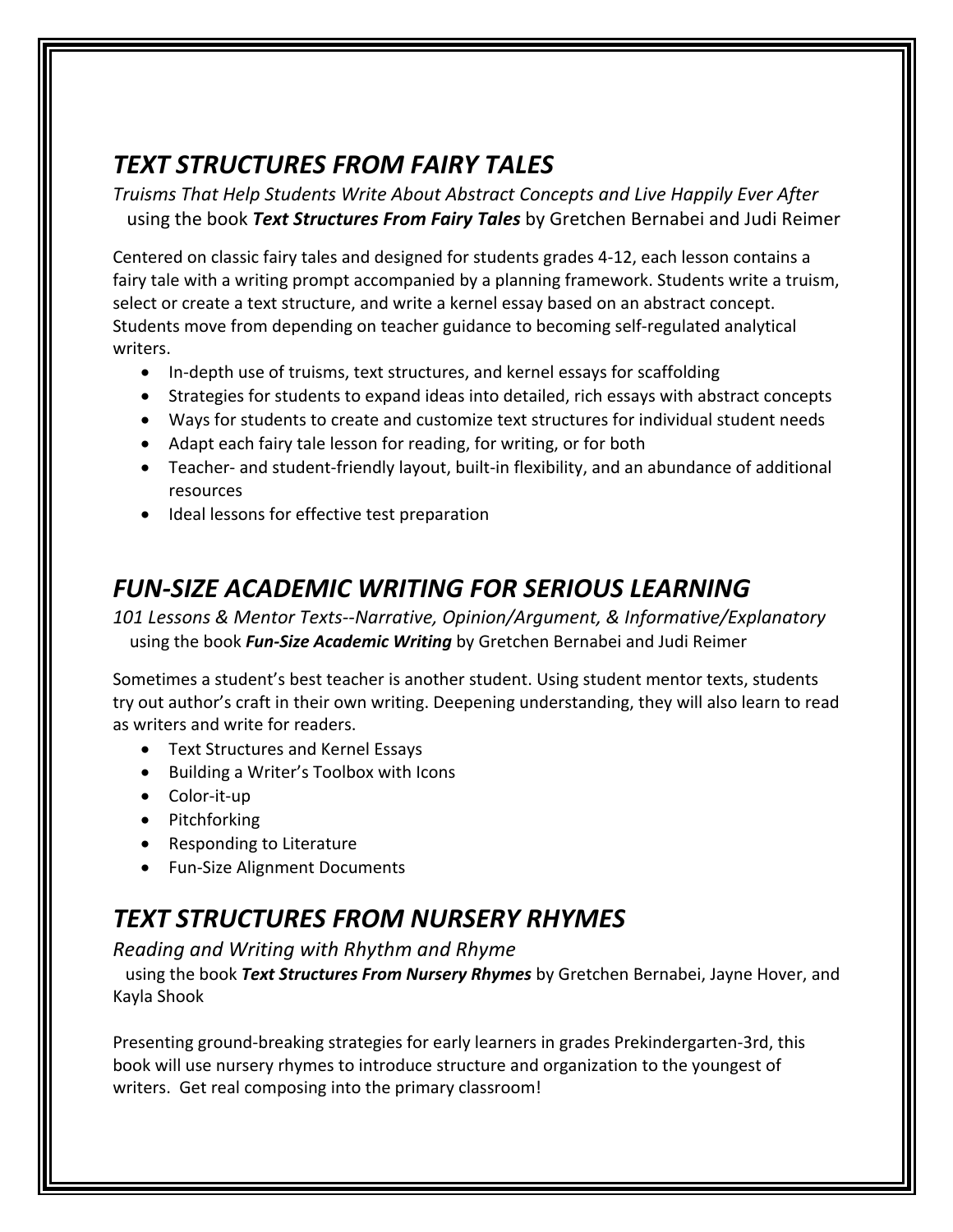- Sample Writing demonstration: "I'm a Little Teapot" and the writing process
- Academic research/pedagogy behind the practices
- Sample Reading demonstration: "I Had a Little Pony," modeling the reading process and what you notice
- Grammar and spelling connections
- Making quick lists
- Shopping for a text structure
- Writing and sharing a kernel essay
- Reflecting on the literary uses of nursery rhymes

### *THE STORY OF MY THINKING*

*Expository Writing Activities for 13 Teaching Situations* using the book *The Story of My Thinking* by Gretchen Bernabei and Dottie Hall

This session offers multiple entry points for teachers to lead students into producing wellcrafted expository pieces.

- Text Structures and Kernel Essays
- Indelible moments
- Elastic kernel
- 11-Minute Essay/HANNAH/Heart Map
- Info-shots and Cubing
- Remediation Packets

# *GRAMMAR KEEPERS*

*Lessons That Tackle Students' Most Persistent Problems Once and for All* using the book *Grammar Keepers* by Gretchen Bernabei

In this session, teachers will discover that mastery of grammar concepts develops naturally when students use their own journal writing as a launching point. Students will learn grammar, spelling, and usage skills easily by practicing and proving them daily without ever using a worksheet.

- Using Star Points and Tracking Charts
	- 1. How and why to use journals
	- 2. Their/there/they're and other confused words
	- 3. Apostrophes and other tricky punctuation
- The Dialogue of Grammar Choice
- Pitchforking Grammar
- Sentence Wringer
- Paragraph Overhaul
- AAAWWUBBIS
- Grammar Alignment Documents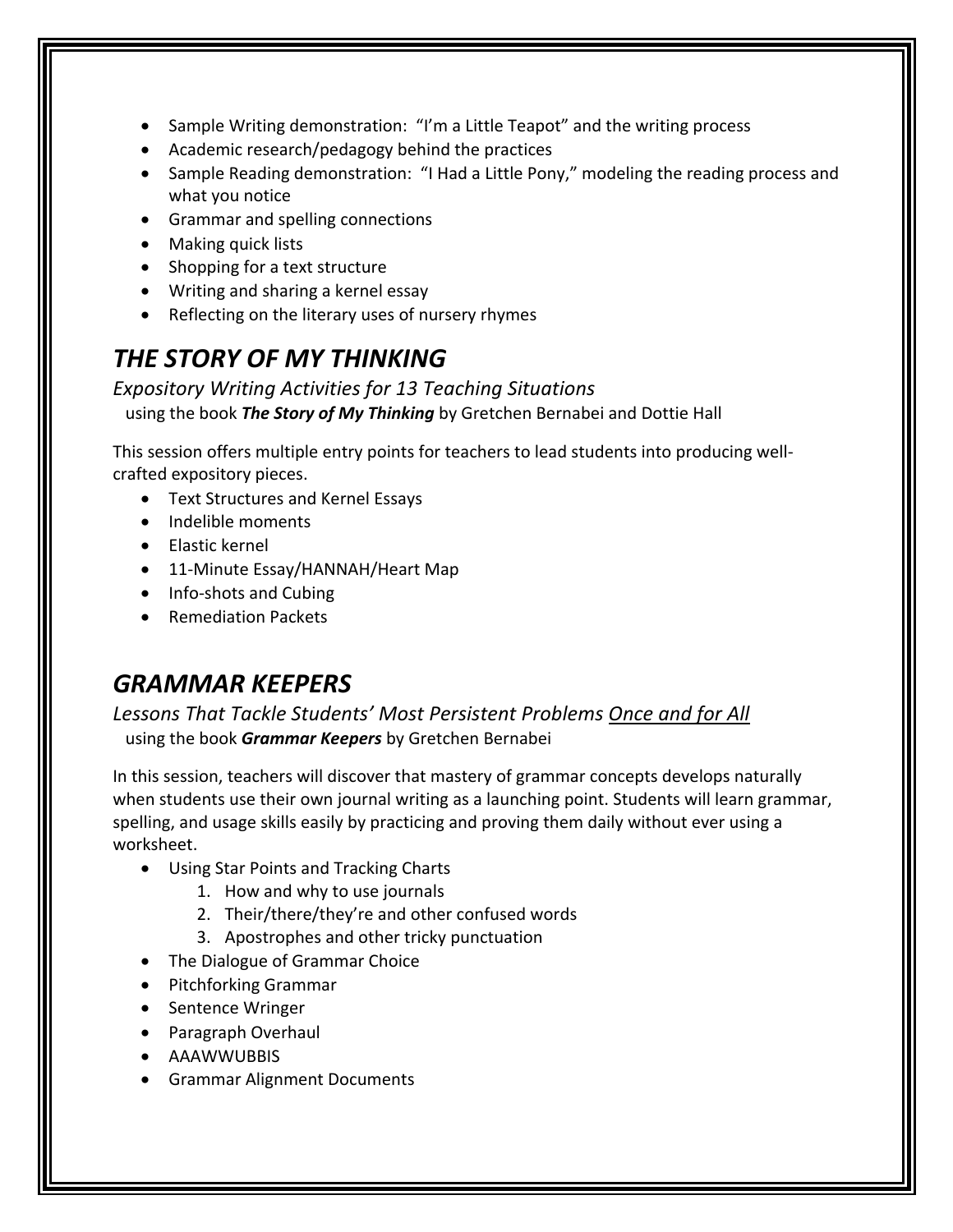# *TEXT STRUCTURES FROM THE MASTERS*

*50 Lessons and Nonfiction Mentor Texts to Help Students WRITE THEIR WAY IN and READ THEIR WAY OUT OF EVERY IMAGINABLE GENRE* 

using the book *Text Structures From the Masters* by Gretchen Bernabei and Jennifer Koppe

Using powerful historical documents as a springboard for reading and writing instruction, this session reaches students in social studies and history classrooms as well as those in ELAR instruction.

- Write your own: "Picking up the Pieces"
- Connection: Franklin Delano Roosevelt's Pearl Harbor Address to the Nation
- Itches and Scratches: Busting myths about academic writing
- Write about a character: "A Bad Situation a Lot of Us are In"
- Connection: Lester Hunter's song
- Write refusals: "No, Thank You"
- Connection: Letter to William and Mary College, the Indians of the Six Nations
- Write persuasively: "Problem-Solution Message"
- Connection: The Declaration of Independence
- Ways to use this book across content areas

# *CRUNCHTIME*

#### *Building the Writing Process in the Classroom*

using the book *Crunchtime* by Gretchen Bernabei, Jayne Hover, and Cynthia Candler

Teachers often think that with most students, the biggest challenges start at the beginning – how to start and how to organize a written piece. During this session, teachers will learn to jump-start the writing process and keep the enthusiasm going all year.

- Text Structures and Kernel Essays
- Ba-da-bings, Sparkling Sentences, and Truisms
- Engaging, fun strategies for struggling writers including English Language Learners
- 4-Week Plan with Mini-Lessons for "Countdown to the Test"

**\*Attention**, Special Education teachers. *Crunchtime* has help for writing IEPs: **Goal writing and data keeping with purpose**

**Ideas that help students get started writing:** Quicklists, Truisms **Engaging ways to develop and revise drafts:** 11-Minute Essay, Kernel Essays/Text Structures **Strategies to kickstart elaboration and understanding**: Ba-da-bings, Color it Up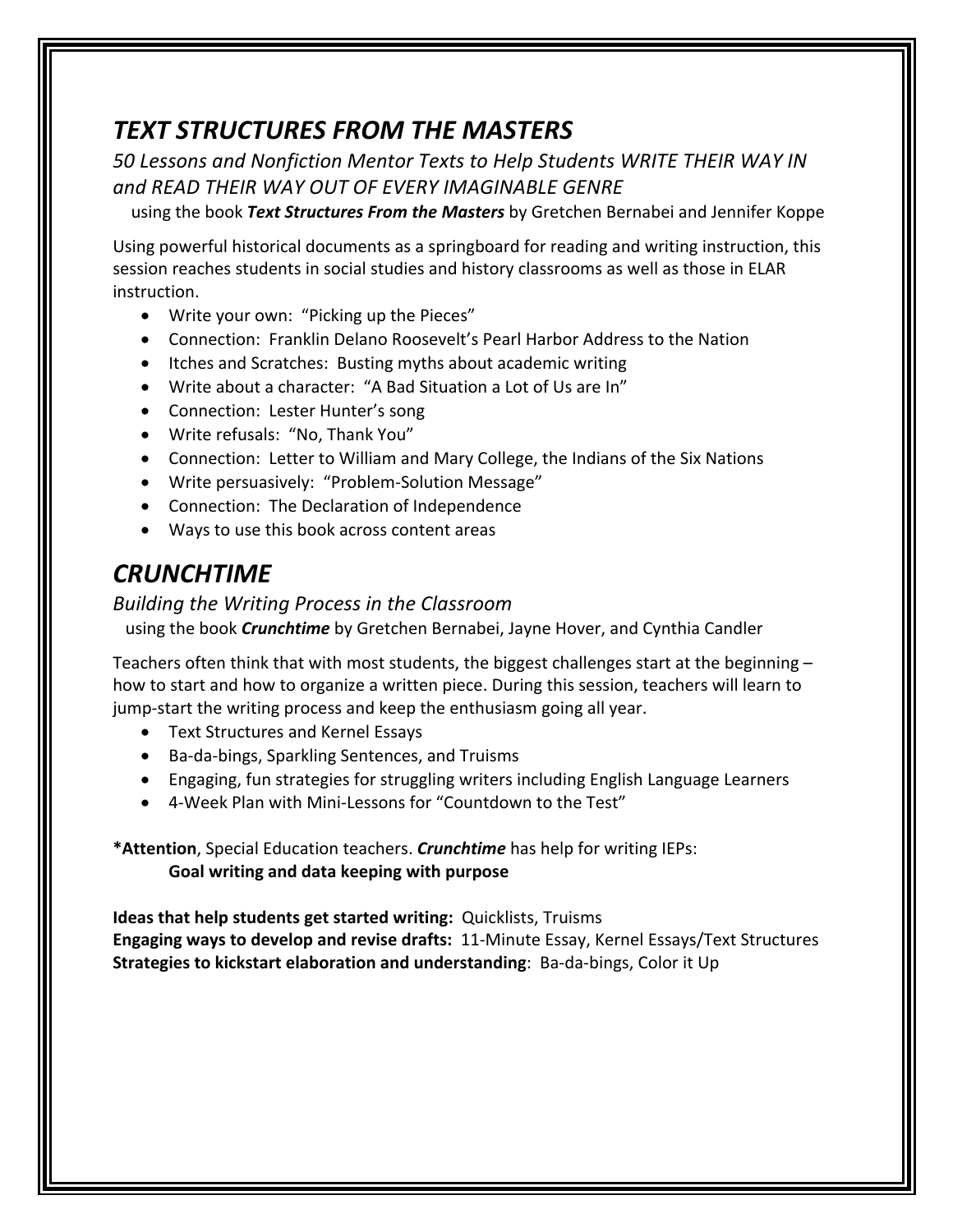# *TRAIL of BREADCRUMBS SUPPORT DAY*

This session is designed for schools that have attended one or more Trail of Breadcrumbs workshops. Participants have already been using Trail of Breadcrumbs materials in the classroom and are ready for a day of support and implementation with a focus on STAAR. They will bring student samples for targeted analysis of their students' work. No book needed.

- Refresher on kernel essays
- Extending text structures students are already using
- Introducing a Reader Rubric using STAAR essays from school with emphasis on building on student strengths
- Training teachers to score student writing like a STAAR reader
- Designing a list of concrete student lessons to fill in the gaps

## *TRAIL of BREADCRUMBS IMPLEMENTATION PLAN*

#### **THREE SESSION COHORT**

#### **Three six-hour days of professional learning development in English/Language Arts/Reading**

*Will require book purchases determined by content selected*

This unique plan will provide teachers and instructional coaches with comprehensive writing training followed by feedback, implementation, and support throughout the year. The sessions will be customized for the needs of the campus or district with continuous communication available from the Trail of Breadcrumbs consultant working with them.

#### **SESSION 1**

- One six-hour day of training during staff development before school year begins or early in a new school year
- Focus: foundational writing and/or grammar training Recommended books based on experience with Trail of Breadcrumbs materials, participants, and grade levels Recommended books: *Fun-Size Academic Writing* or *The Story of My Thinking*